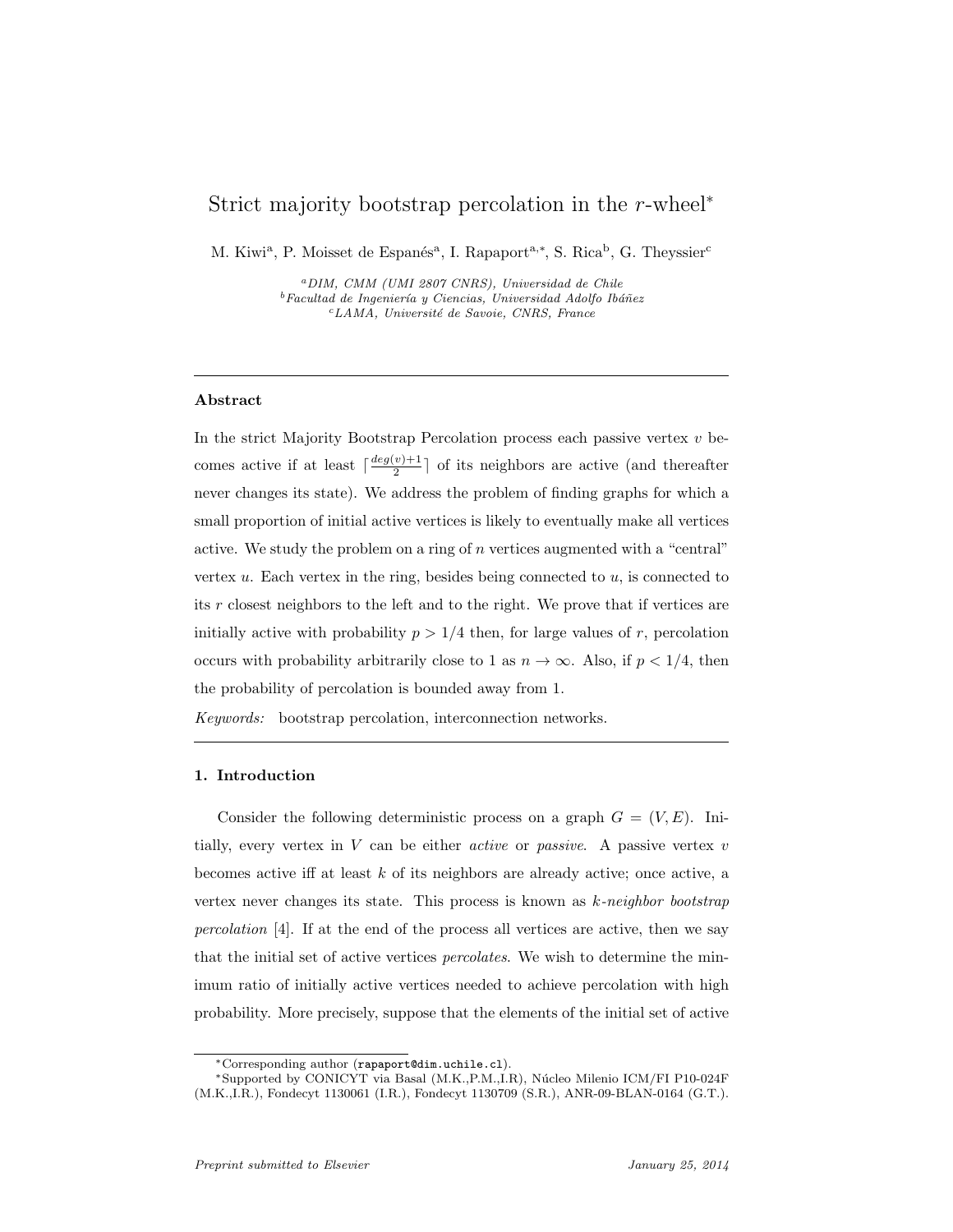vertices  $A \subseteq V$  are chosen independently with probability *p*. The problem is finding the least *p* for which percolation of *A* is likely to occur.

Since its introduction by Chalupa et al. [4], the bootstrap percolation process has mainly been studied in the *d*-dimensional grid  $[n]^d = \{1, \ldots, n\}^d$  [1]. The precise definition of *critical probability* that has been used is the following:

$$
p_c([n]^d, k) = \inf\{p \in [0, 1] : \mathbb{P}_p(A \text{ percolates } [n]^d) \ge 1/2\}.
$$

In [1] it is proved that, for every  $d \geq k \geq 2$ ,  $p_c([n]^d, k) = \left(\frac{\lambda(d, k) + o(1)}{\log a} \cdot n \right)$ log(*k−*1) *<sup>n</sup>* )*<sup>d</sup>−k*+1 *,* where  $\lambda(d, k) < \infty$  are equal to the values of specific definite integrals for every  $d \geq k \geq 2$ . In the *(simple) Majority Bootstrap Percolation (simple MBP)* process (introduced in [2]) each passive vertex *v* becomes active iff at least  $\int \frac{deg(v)}{2}$  $\frac{g(v)}{2}$  of its neighbors are active, where  $deg(v)$  denotes the degree of vertex *v* in *G*. Note that for  $[n]^d$ , the critical probability for simple MBP percolation corresponds to  $p_c([n]^d, d)$ , which goes to 0 as  $n \to \infty$ .

Here we introduce the *strict Majority Bootstrap Percolation (strict MBP)* process: each passive vertex *v* becomes active iff at least  $\lceil \frac{deg(v)+1}{2} \rceil$  $\frac{v}{2}$  of its neighbors are active. Note that if  $deg(v)$  is odd, then strict and simple MBP coincide. For  $[n]^d$  the critical probability in strict MBP  $p_c([n]^d, d+1)$  goes to 1. This holds because, in this case, any unit hypercube starting with its  $2<sup>d</sup>$  corners passive will stay passive forever.

A natural problem is finding graphs for which the critical probability in the strict MBP is small. Results by Balogh and Pittel [3] imply that the critical probability of the strict MBP for random 7-regular graphs is 0.269. In  $[6]$ , two families of graphs for which the critical probability is also small (but higher than 0.269) are explored. The idea behind these constructions is the following. Consider a regular graph of even degree  $G$ . Let  $G * u$  denote the graph  $G$ augmented with a single universal vertex  $u$ . The strict MBP dynamics on  $G * u$ has two phases. In the *first phase*, assuming that vertex *u* is not initially active, the dynamics restricted to *G* corresponds to the strict MBP. If more than half of the vertices of *G* become active, then the universal vertex *u* also becomes active, and the *second phase* begins. In this new phase, the dynamics restricted to *G* follows the simple MBP (and full activation becomes much more likely to occur).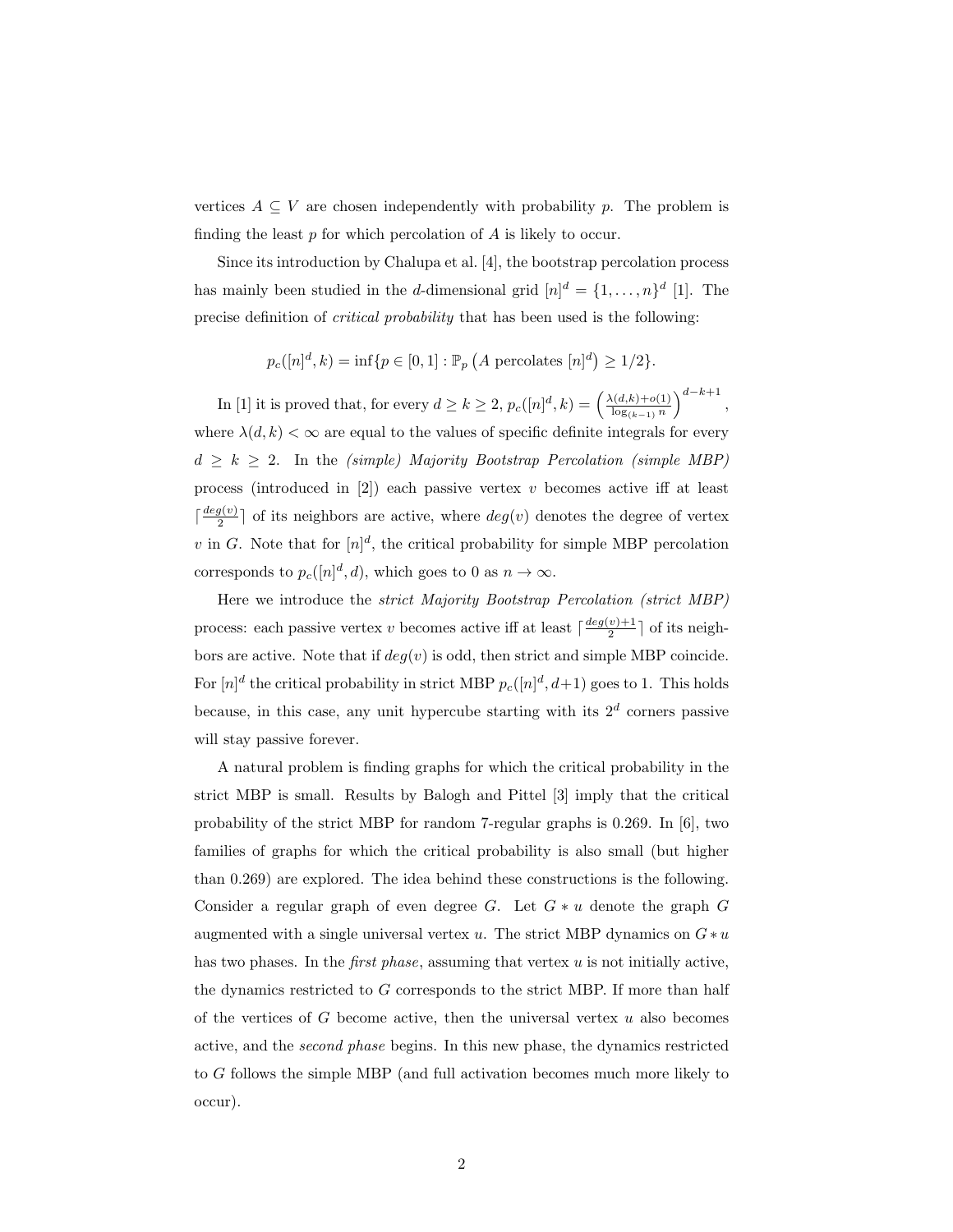The two augmented graphs studied in [6] were the *wheel*  $WH_n = u * R_n$ and the *toroidal grid plus a universal vertex*  $\text{TWH}_n = u * R_n^2$  (where  $R_n$  is the ring on *n* vertices and  $R_n^2$  is the toroidal grid on  $n^2$  vertices). For a family of graphs  $\mathcal{G} = (G_n)_n$ , the following parameter was defined (as before, A denotes the initial set of active vertices):

$$
p_c^+(\mathcal{G}) = \inf \left\{ p \in [0,1] : \liminf_{n \to \infty} \mathbb{P}_p \left( A \text{ percolates } G_n \text{ in strict MBP} \right) = 1 \right\}.
$$

Consider the families  $W\mathcal{H} = (WH_n)_n$  and  $TW\mathcal{H} = (TWH_n)_n$ . It was proved in [6] that  $p_c^+(\mathcal{W}\mathcal{H}) = 0.4030...$  For the toroidal case it was shown that  $0.35 \leq p_c^+$ (*TWH*)  $\leq 0.372$ . Computing the critical probability for the wheel is trivial. Nevertheless, if we increase the *radius* of the vertices, then the situation becomes much more complicated. More precisely, let  $R_n(r)$  be the ring where every vertex is connected to its *r* closest vertices to the left and to its *r* closest vertices to the right. Here we study the strict MBP process in a generalization of the wheel that we call *r-wheel*  $WH_n(r) = u * R_n(r)$ . Our main result is the following:

**Theorem 1.** *The limit of*  $p_c^+(\mathcal{W}\mathcal{H}(r))$ *, as*  $r \to \infty$ *, exists and equals* 1/4*.* 

### **2. Preliminary results**

We start by showing that we can reduce our problem to the issue of whether a single fixed (non-universal) vertex eventually becomes active.

**Lemma 2.** Let  $0 < p < 1$  be the probability for a vertex to be initially active. Let *r* be a positive integer. Denote by  $p_W(n,r,p)$  the percolation probability of *the r*-wheel and denote by  $p_R(n, r, p)$  the probability that the strict majority on  $R_n(r)$  *ends up with (strictly) more active than passive vertices. Then,* 

$$
\liminf_{n \to \infty} p_R(n, r, p) \leq \liminf_{n \to \infty} p_W(n, r, p),
$$
  

$$
\limsup_{n \to \infty} p_W(n, r, p) \leq p + (1 - p) \cdot \limsup_{n \to \infty} p_R(n, r, p).
$$

*Proof.* Note that for  $\epsilon > 0$  we can choose *n* large enough so that the probability that at least one block of *r* consecutive vertices is initially active is larger than  $1 - \epsilon$ , in which case percolation occurs iff the universal vertex becomes active during the evolution. We deduce the first inequality by taking  $\epsilon$  arbitrarily small.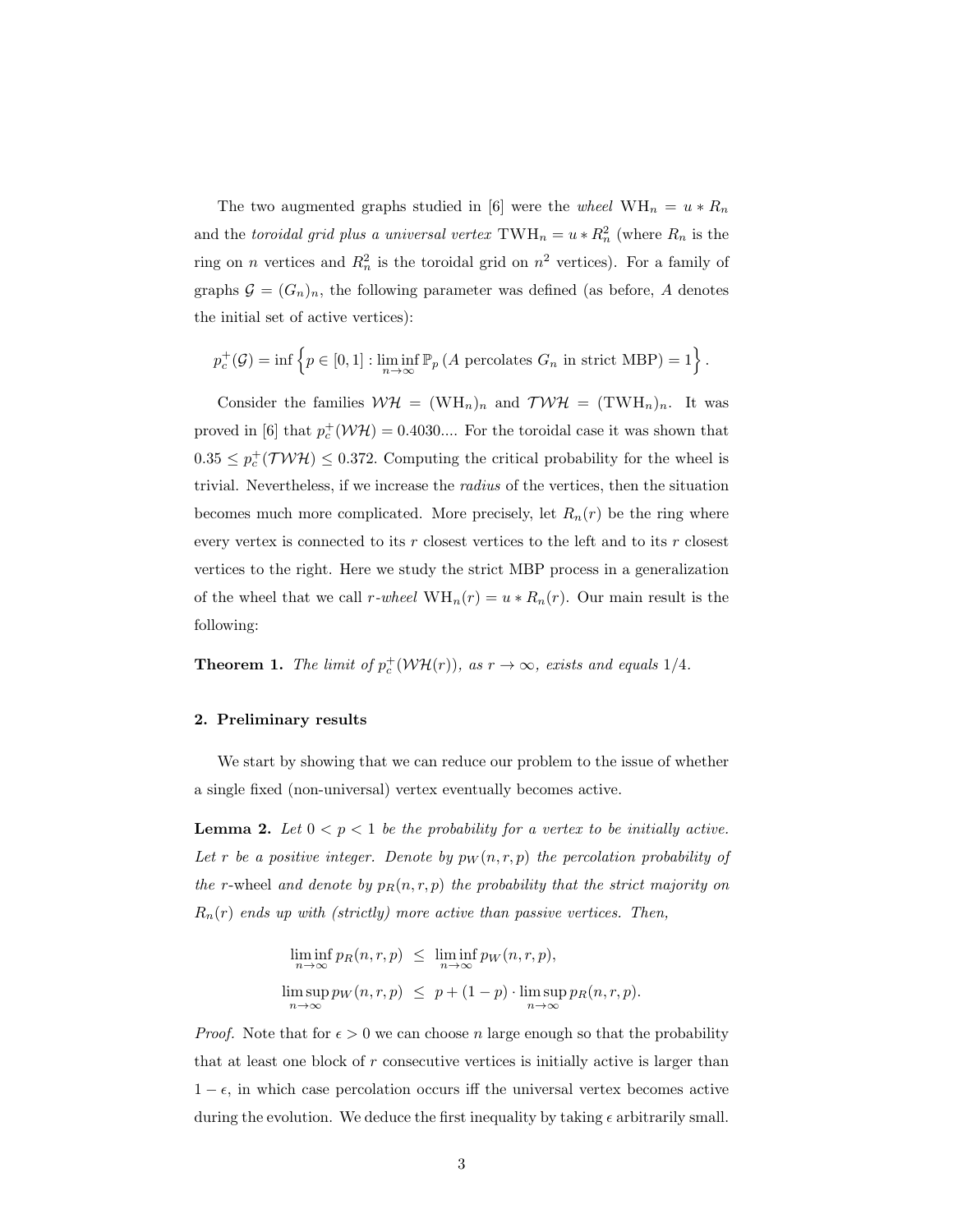Note now that the universal vertex is active when the dynamics stabilizes only if it was either already active initially (probability  $p$ ) or if it was initially passive and the dynamics on the ring  $R_n(r)$  produces more than  $n/2$  active vertices.  $\Box$ 

The vertices of the ring  $R_n$  will be denoted as  $0, 1, \ldots, n-1$ , starting at some arbitrary vertex (arithmetic over vertex indices will always be modulo *n*). The positive integer *r* will be called the *radius*.

Lemma 2 shows that we can study the ring  $R_n(r)$  and its dynamics to derive results about the *r*-wheel. Now, consider the 0-1 random variable  $X_i(n,r)$ giving the state of vertex *i* after stabilization of the dynamics  $(X_i(n, r) = 0$  if the state is passive, and  $X_i(n,r) = 1$  if it is active). Next, we show how to bound  $p_R(n,r,p)$  in terms of  $\mathbb{E}_p(X_0(n,r))$ .

**Lemma 3.** *Let*  $0 < p < 1$ ,  $n \in \mathbb{N}^+$ , and  $r$  *a fixed radius. Then,* 

 $2\mathbb{E}_p(X_0(n,r)) - 1 \leq p_R(n,r,p) \leq 2\mathbb{E}_p(X_0(n,r)).$ 

*Proof.* By definition  $p_R(n, r, p) = \mathbb{P}_p \left( \sum_i X_i(n, r) > n/2 \right)$ . By Markov's inequality we then have  $\mathbb{P}_p(\sum_i X_i(n,r) > n/2) \leq \frac{2}{n} \mathbb{E}_p(\sum_i X_i(n,r))$ . Using linearity of expectation and the fact that all  $X_i(n,r)$  are equally distributed (symmetry of the ring), we deduce  $p_R(n,r,p) \leq 2\mathbb{E}_p(X_0(n,r))$ . The lower bound is obtained in the same way considering again Markov's inequality but for the (again positive) random variable  $n - \sum_i X_i(n, r)$ . More precisely:

$$
p_R(n,r,p) = 1 - \mathbb{P}_p\left(n - \sum_i X_i(n,r) > n/2\right) \ge 1 - \frac{2}{n} \mathbb{E}_p\left(n - \sum_i X_i(n,r)\right)
$$

# **3.** Lower bound on  $p_c^+(\mathcal{W}\mathcal{H}(r))$

We will assume  $n > 2r + 1$  and that the initial state of the universal vertex  $u$ is passive. Let  $0 < p < 1/2$  and  $q = 1 - p$ . The starting configuration  $\sigma =$  $(\sigma_0, \ldots, \sigma_{n-1})$ , where vertex *j* is initially active (respectively passive) if and only if  $\sigma_j = 1$  (respectively  $\sigma_j = 0$ ), occurs with probability  $p^{\sum_j \sigma_j} q^{n-\sum_j \sigma_j}$ . We write  $X_0$  instead of  $X_0(n,r)$ . Conditioning on  $\sigma_0$ ,

$$
\mathbb{P}_p(X_0 = 1) \le p + \mathbb{P}_p(X_0 = 1 | \sigma_0 = 0).
$$
 (1)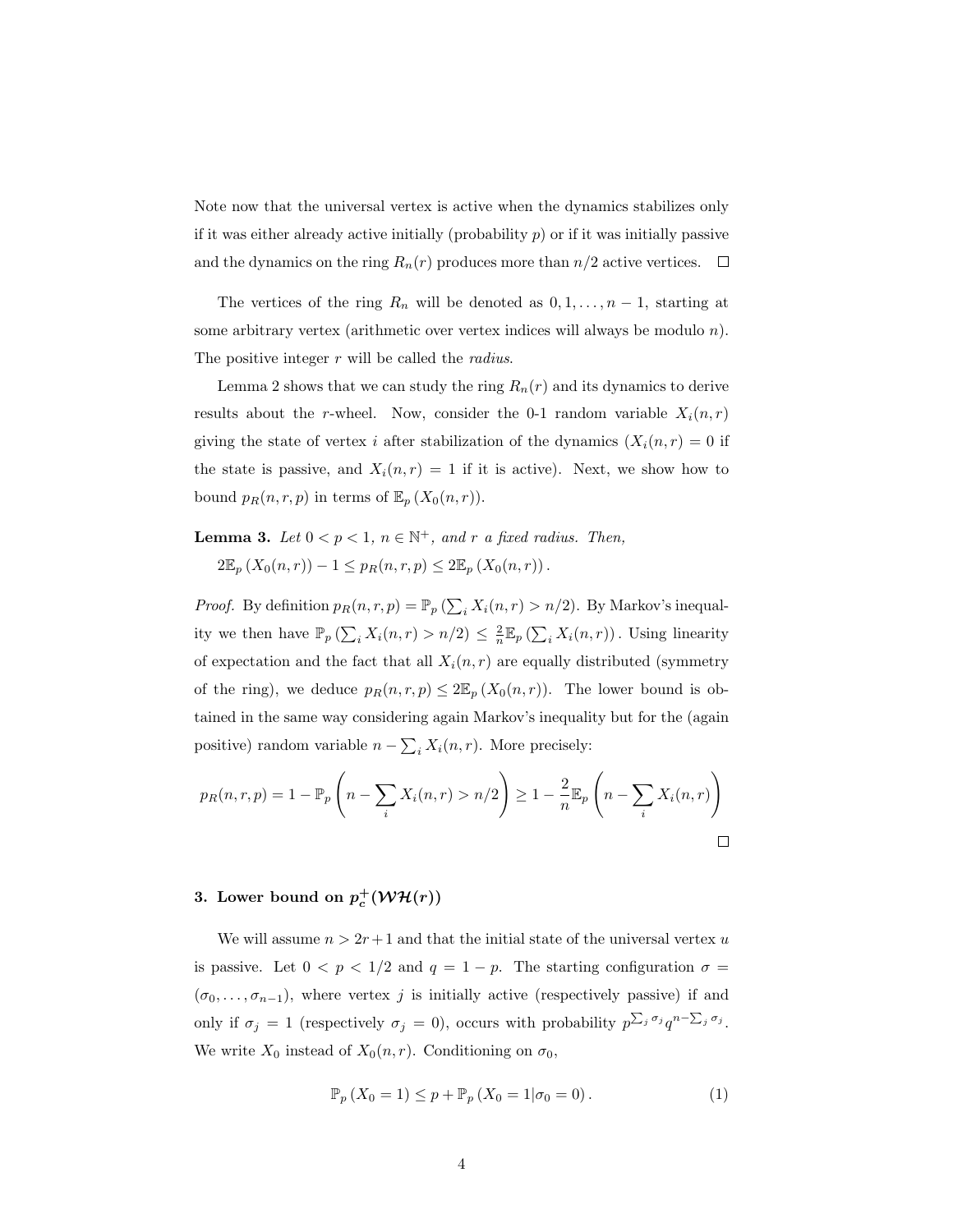We say there is a *wall* located  $\ell > 0$  vertices to the left of vertex 0 if  $\sigma_{-\ell} = 1$ ,  $\sigma$ <sup>*−*</sup> $\ell$ −1 =  $\sigma$ <sup>−</sup> $\ell$ −2 =  $\ldots$  =  $\sigma$ <sup>−</sup> $\ell$ </sup>− $(r+1)$  = 0. Similarly, we say there is a wall located at  $\ell > 0$  vertices to the right of vertex 0 if  $\sigma_{\ell} = 1$ ,  $\sigma_{\ell+1} = \sigma_{\ell+2} = ...$  $\sigma_{\ell+(r+1)} = 0$ . Let *L* (respectively *R*) be the smallest positive  $\ell$  such that there is a wall located *ℓ* vertices to the left (respectively right) of vertex 0 (if a wall does not occur, let  $L = R = n$ . For  $0 < \Delta < n$  to be fixed later, and since L and *R* are identically distributed, we have that:

$$
\mathbb{P}_p(X_0 = 1 | \sigma_0 = 0)
$$
  
\n
$$
\leq 2 \cdot \mathbb{P}_p(X_0 = 1, R \geq \Delta | \sigma_0 = 0) + \mathbb{P}_p(X_0 = 1 \wedge L, R < \Delta | \sigma_0 = 0) \tag{2}
$$

Summarizing, to bound  $\mathbb{E}_p(X_0) = \mathbb{P}_p(X_0 = 1)$  we can bound the two terms in the right hand side of (2).

**Lemma 4.** *For*  $0 < p < 1$  *and positive integers*  $a, r$ *,* 

$$
\mathbb{E}_p (R | \sigma_0 = \sigma_1 = \ldots = \sigma_{a-1} = 0, \sigma_a = 1) \leq q^{-r} (aq^r + 1/(pq)).
$$

*Proof.* Consider a Markov chain with states labeled 0*,* 1*, . . . , r* + 1 where for all  $s \leq r$ , the probability of going from state *s* to 0 (respectively *s* to  $s + 1$ ) is *p* (respectively  $q$ ), and once state  $r + 1$  is reached, the Markov chain stays there forever. For  $s \in \{0, \ldots, r+1\}$ , let  $N_s$  be the number of steps it takes the Markov chain to reach state  $r + 1$  when it starts at state *s*. Note that

$$
\mathbb{E}(R|\sigma_0=\sigma_1=\ldots=\sigma_{a-1}=0,\sigma_a=1)\leq a+\mathbb{E}(N_0).
$$

Moreover,  $\mathbb{E}(N_{r+1}) = 0$ , and  $\mathbb{E}(N_s) = 1 + q \cdot \mathbb{E}(N_{s+1}) + p \cdot \mathbb{E}(N_0)$  for all  $0 < s \leq r$ . Thus, for all  $0 \leq s \leq r+1$ ,

$$
\mathbb{E}(N_0) = \sum_{j=1}^s \frac{1}{q^j} + \mathbb{E}(N_s) = \sum_{j=1}^{r+1} \frac{1}{q^j} \le \frac{1}{pq^{r+1}}.
$$

Putting everything together yields the result.

**Corollary 5.** *For*  $0 < p < 1$  *and positive integers*  $r, \Delta$ *,* 

$$
\mathbb{P}_p(X_0=1, R \ge \Delta | \sigma_0=0) \le \frac{1}{\Delta} \cdot q^{-r} (rq^r + 1/(pq)).
$$

*Proof.* If vertex 0 eventually becomes active, it must be the case that initially it did not belong to a block of  $r + 1$  consecutive passive vertices. Thus, if  $X_0 = 1$  and  $\sigma_0 = 0$ , then there must exist a positive integer *a* such that  $a \leq r$ ,

```
\Box
```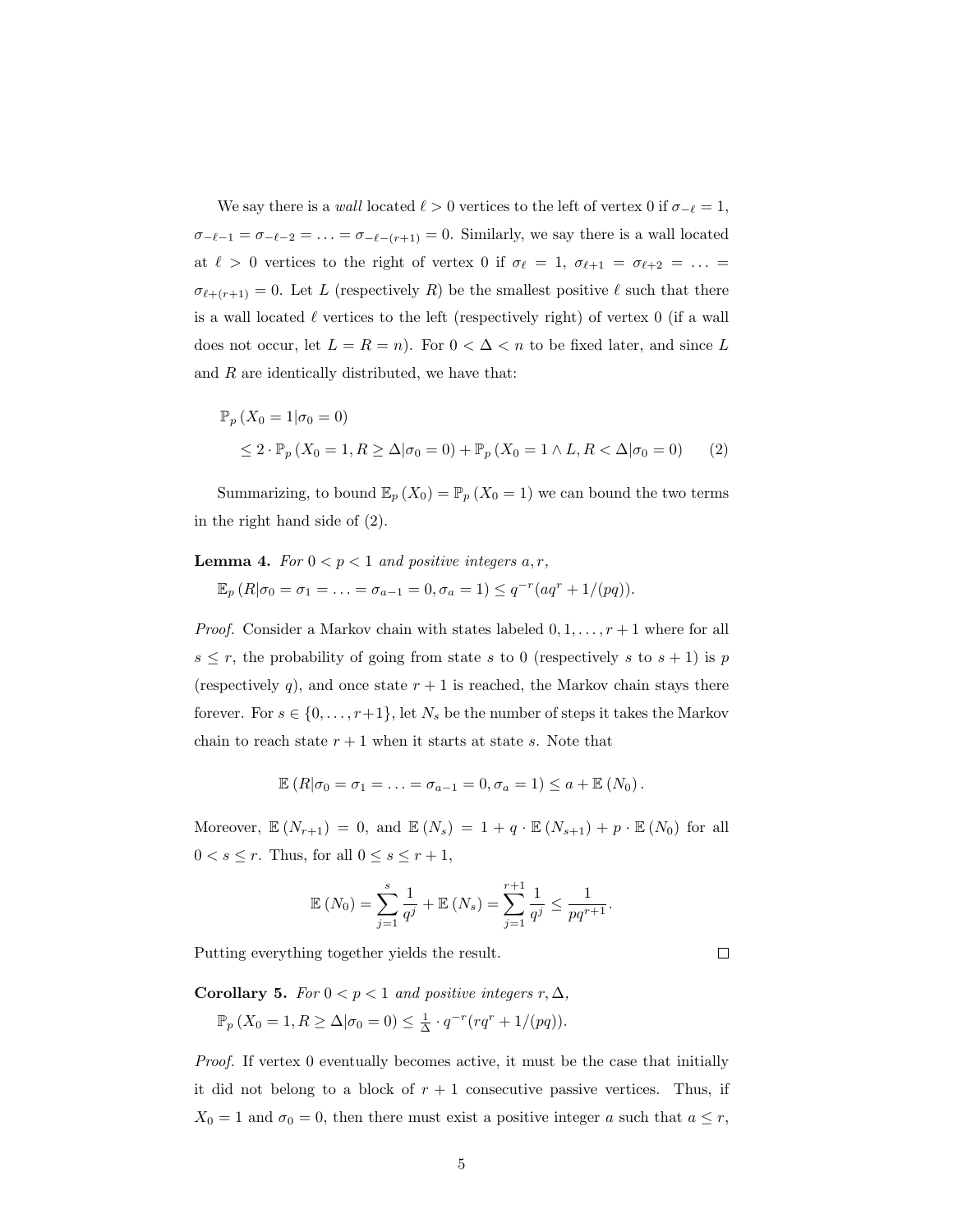$\sigma_1 = \sigma_2 = \ldots = \sigma_{a-1} = 0$ , and  $\sigma_a = 1$ . For brevity, we will denote this particular array of outcomes for the  $\sigma$ 's as  $C_a$ . By Markov's inequality,

$$
\mathbb{P}_p(X_0=1, R \ge \Delta | \sigma_0=0) \le \sum_{a=1}^r \mathbb{P}_p(R \ge \Delta | C_a) \mathbb{P}_p(C_a) \le \frac{1}{\Delta} \max_{a=1,\dots,r} \mathbb{E}_p(R | C_a).
$$

The desired conclusion follows from Lemma 4.

 $\Box$ 

**Lemma 6.** *For*  $0 < p < 1/2$  *and positive integers*  $r, \Delta$ *,* 

 $\mathbb{P}_p (X_0 = 1 \land L, R < \Delta | \sigma_0 = 0) \leq 2\Delta (4pq)^r$ .

*Proof.* Suppose the closest wall to the left (respectively right) of vertex 0 is at vertex *−a* (respectively *b*). Furthermore, suppose vertex 0 is passive. Note that for vertex 0 to eventually become active, it must be the case that some passive vertex *i* for  $-a < i < b$  must necessarily become active the first time the strict majority dynamics is applied. Hence, if  $S_i$  denotes the number of  $j$ 's,  $j \neq i$  and  $i - r \leq j \leq i + r$ , for which vertex *j* initially takes the value 1, then

$$
\mathbb{P}_p(X_0 = 1 \land L, R < \Delta | \sigma_0 = 0) \leq \mathbb{P}_p(\exists i, -\Delta < i < \Delta \text{ s.t. } S_i \geq r+1) \\
\leq 2\Delta \max_{i: -\Delta < i < \Delta} \mathbb{P}_p(S_i \geq r+1) \,.
$$

However, a Chernoff bound tells us that, for  $t = 1/2 - p \le (r + 1)/(2r) - p$ ,

$$
\mathbb{P}_p(S_i \ge r+1) \le \mathbb{P}_p(S_i \ge (p+t) \cdot 2r) \le \left( \left( \frac{p}{p+t} \right)^{p+t} \left( \frac{q}{q-t} \right)^{q-t} \right)^{2r} \le (4pq)^r
$$

Putting everything together yields the conclusion.

 $\Box$ 

 $\Box$ 

**Theorem 7.** *For all*  $0 < p < 1/4$  *there exists a large enough integer*  $r_0 = r_0(p)$ *such that if*  $r \ge r_0$  *and*  $n > 2r + 1$ *, then*  $\mathbb{E}_p(X_0(n,r)) < 1/4$ *.* 

*Proof.* Let  $r'_0 = r'_0(p)$  be such that  $r \geq r'_0$  implies that  $rq^r \leq 1/pq$ , and let  $C = 8r/(pq)$ . By Corollary 5,  $\mathbb{P}_p(X_0 = 1, R \ge Cq^{-r} | \sigma_0 = 0) \le \frac{2}{Cpq} = \frac{1}{4r}$ . By (1), and fixing  $\Delta = Cq^{-r}$  in (2), and Lemma 6, we obtain that:

 $\mathbb{P}_p(X_0 = 1) \leq p + \frac{1}{2r} + 2Cq^{-r}(4pq)^r = p + \frac{1}{2r} + 2C(4p)^r.$ Hence, for  $p < 1/4$  there exists a large enough positive integer  $r_0 = r_0(p) \ge r'_0(p)$ so that if  $r \ge r_0$ , then  $p + \frac{1}{2r} + 2C(4p)^r < p + \frac{1}{r} < 1/4$ .

Theorem 7, Lemma 3, and Lemma 2 yield the following:

**Corollary 8.** lim inf<sub>*r*→∞</sub>  $p_c^+(\mathcal{W}\mathcal{H}(r)) \geq 1/4$ *.*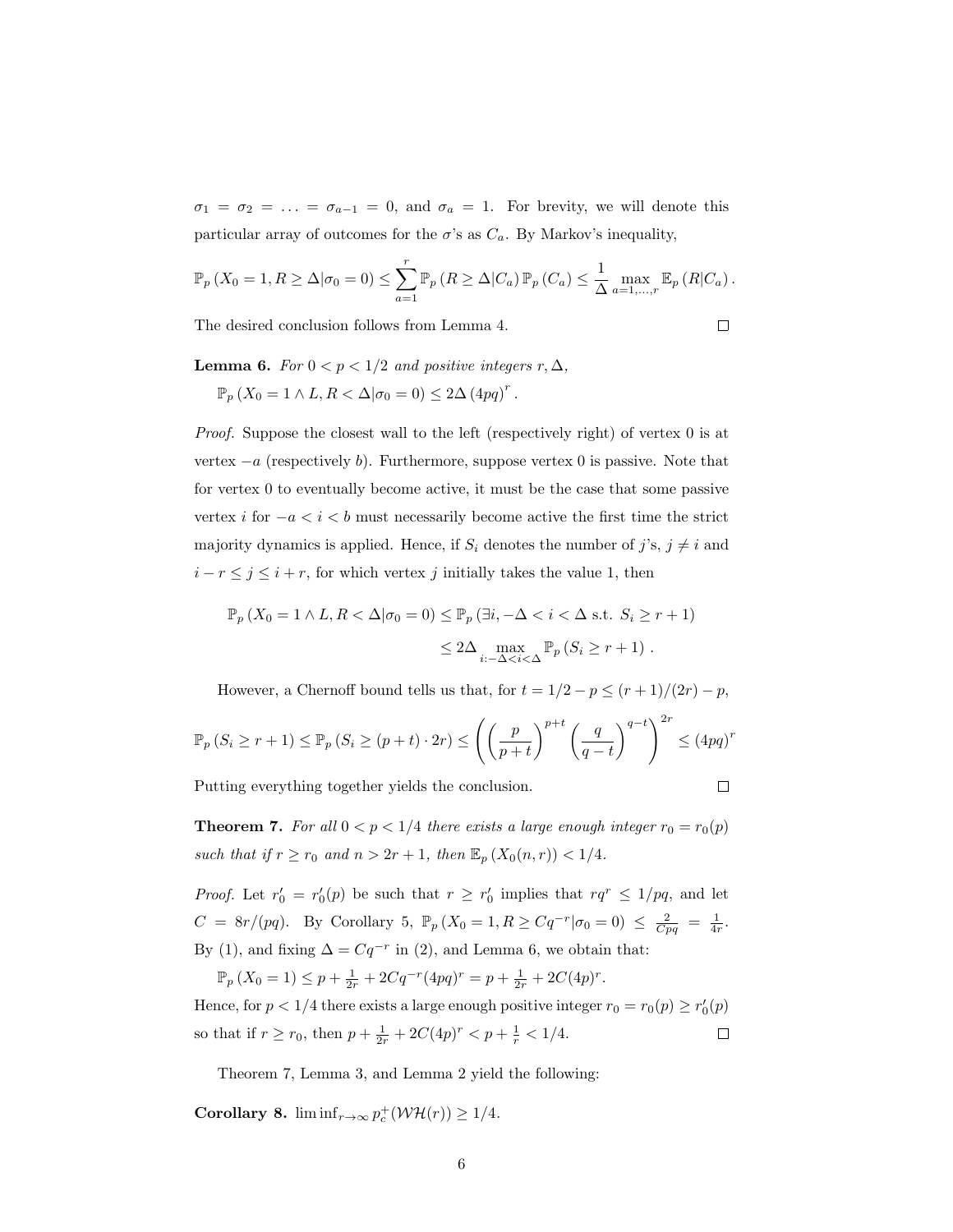# **4.** Upper bound on  $p_c^+(\mathcal{W}\mathcal{H}(r))$

Consider a simplified process with three states on the one-dimensional integer lattice  $\mathbb{Z}$ : (i) *w*, a wall, (ii) *s*, a spreading state, and (iii) *e*, an empty lattice point. Let sites in state *w* and *s* remain so forever, and in consecutive rounds let sites in state *e* with at least one neighbor in state *s* update to state *s*. Let  $p_w$ ,  $p_s$  and  $p_e$  be positive initial probabilities of states  $w$ ,  $s$  and  $e$  respectively, where  $p_w + p_s + p_e = 1$ . Each lattice point is initially assigned a state, independent of the other lattice point states.

**Lemma 9.** *The probability that lattice point* 0 *is eventually in state s is greater than*  $1/(1 + p_w/p_s)$ .

*Proof.* Define  $s_L$  (respectively  $s_R$ ) to be state of the closest lattice point on the left (respectively right) of 0 whose state is not *e*. Since  $p_e = 1 - p_w - p_s < 1$ , both *s<sup>L</sup>* and *s<sup>R</sup>* are well-defined with probability 1. Let *E* be the event that lattice point 0 is eventually in state *s*, and denote by *P* its probability of occurring. Note that for *E* to occur, either the lattice point 0 is initially in state *s*, or it is initially in state *e* and at least one of the lattice points *s<sup>L</sup>* or *s<sup>R</sup>* is initially in state *s*. Hence, recalling that  $p_e = 1 - p_w - p_s < 1$ ,

$$
P = p_s + p_e \sum_{i \ge 0, j \ge 0} p_e^{i+j} (p_s^2 + 2p_w p_s) = p_s + \frac{p_s (p_s + 2p_w) p_e}{(1 - p_e)^2}
$$
  

$$
\ge p_s \left( 1 + \frac{1 - p_w - p_s}{p_w + p_s} \right) = \frac{1}{1 + p_w / p_s}.
$$

 $\Box$ 

We now consider again the strict MBP process in the ring  $R_n(r)$  and reduce it to the aforementioned three-state model as follows: Fix some length *ℓ* and partition the vertices of  $R_n(r)$  into length  $\ell$  blocks (i.e., sets of  $\ell$  consecutive vertices, where  $n = t\ell$ ). Let  $W_{\ell,r}$  be the set of all possible blocks of length *l* that contain  $r + 1$  consecutive passive vertices. Also, let  $S_{\ell,r}$  be the set of all blocks of length  $\ell$  that do not contain  $r + 1$  consecutive passive vertices and that, for any state configuration for vertices not contained in the block, all the vertices belonging to the block eventually become active when applying the strict majority dynamics. Any block in  $W_{\ell,r}$  is a wall in  $R_n(r)$  and any block in  $S_{\ell,r}$  is a spreading state. Any other block is an empty state. Let  $\mu(W_{\ell,r})$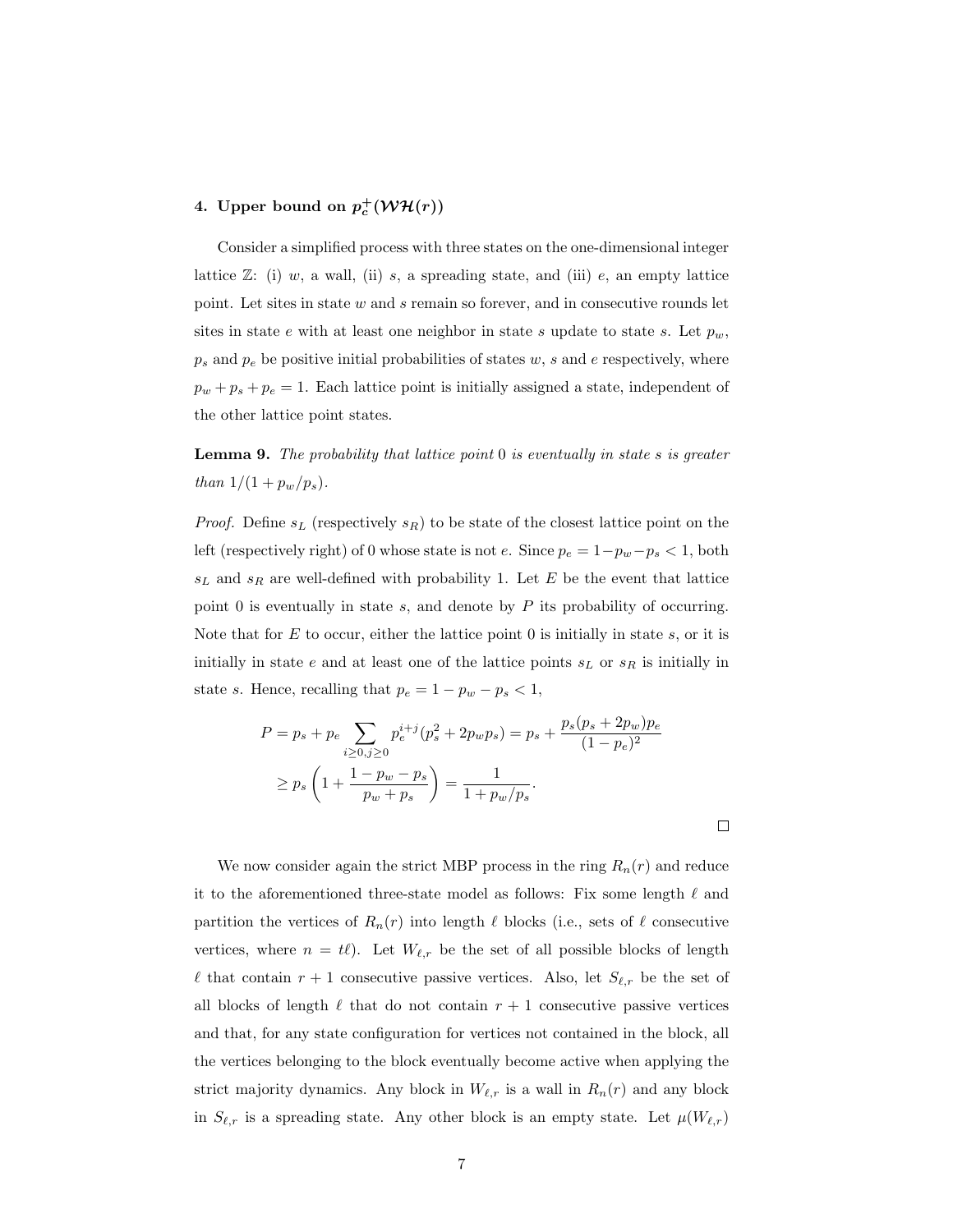(respectively  $\mu(S_{\ell,r})$ ) be the probability that an arbitrary block belongs to  $W_{\ell,r}$ (respectively  $S_{\ell,r}$ ). The following lemma is not difficult to prove:

**Lemma 10.** *For*  $0 < p < 1$  *and positive integers*  $r, \ell$ *,* 

- $f(i)$  lim  $\inf_{n\to\infty}$   $\mathbb{E}_p(X_0(n,r)) \geq 1/(1 + \mu(W_{\ell,r})/\mu(S_{\ell,r}))$ .
- $(iii)$  *If*  $\ell \geq r+1$ , then  $\mu(W_{\ell,r}) \leq \ell q^{r+1}$ .

We will now find a lower bound for  $\mu(S_{\ell,r})$ . The goal is to prove that  $\frac{\mu(W_{\ell,r})}{\mu(S_{\ell,r})}$ goes to 0 when  $r \to \infty$ . For that purpose we denote, for any 0-1 word *v*, by  $|v|_0$  (respectively  $|v|_1$ ) the number of occurrences of symbol 0 (respectively 1) in *v*, and denote the *i*-th character of *v* by  $v_i$ . We set  $\ell = 2r + 1$  and consider the set  $T_r$  of binary words *v* of length  $\ell$  satisfying the following properties: (1)  $|v|_1 = r + 1, |v|_0 = r$ ; (2)  $v_0 = v_{2r} = 1, v_r = 0$  and (3) the word  $w = w_1 \cdots w_{r-1}$ of length  $r - 1$  over alphabet  $\{0, 1\}^2$  defined by  $w_i = (v_i, v_{i+r})$  is a generalized Dyck word [5] associated to the weight function  $\omega(a, b) = +1$  if  $(a, b) = (0, 0)$ ,  $\omega(a, b) = -1$  if  $(a, b) = (1, 1)$  and  $\omega(a, b) = 0$  otherwise. I.e.,  $\omega$  satisfies the following two conditions: (i)  $\sum_{i=1}^{j} \omega(w_i) \geq 0$  for all  $1 \leq j \leq r-1$ , and (ii)  $\sum_{i=1}^{r-1} \omega(w_i) = 0.$ 

### **Lemma 11.** *If*  $r$  *is a positive integer and*  $\ell = 2r + 1$ *, then*  $|T_r| \leq |S_{\ell,r}|$ *.*

*Proof.* Consider some  $v \in T_r$  and denote by *w* the word of length  $r - 1$  over the alphabet  $\{0,1\}^2$  as defined above. We first consider successively each vertex *i* of  $R_n(r)$ , for  $i = r$  to  $i = 2r - 1$ , and apply the strict majority dynamics to it. Initially, the state of vertex  $i$  is  $v_i$ . During this first sequence of updates, we denote by  $n_i$  the number of 1s in the neighborhood of vertex  $i$  at the time this vertex is considered (i.e., we take into account updates of vertices  $j < i$ which possibly occurred before in the sequence). Since  $v \in T_r$ , we have that  $|v|_1 = r + 1$ , so at the beginning of the process  $i = r$  and  $n_r = r + 1$ . We claim that for all *i* with  $r \leq i < 2r - 1$ , when we consider vertex  $i + 1$  in the process we have  $n_{i+1} - n_i = \omega(w_{i+1-r})$  and the state of vertex *i* is 1. This claim is deduced by induction from the fact that  $i - r$  is the only vertex of index less than  $i + 1$  in the symmetric difference of the neighborhoods of vertices  $i$  and *i* + 1, hence  $n_{i+1} - n_i = \delta_+ - \delta_-$  where  $\delta_+ = 1$  if vertex *i* was updated from 0 to 1 in the previous step and 0 otherwise, and  $\delta$ <sub>−</sub> = 1 if  $v_{i-r}$  = 1 and 0 otherwise. Using the induction hypothesis for all  $j \leq i$ , by the Dyck property of *w*, we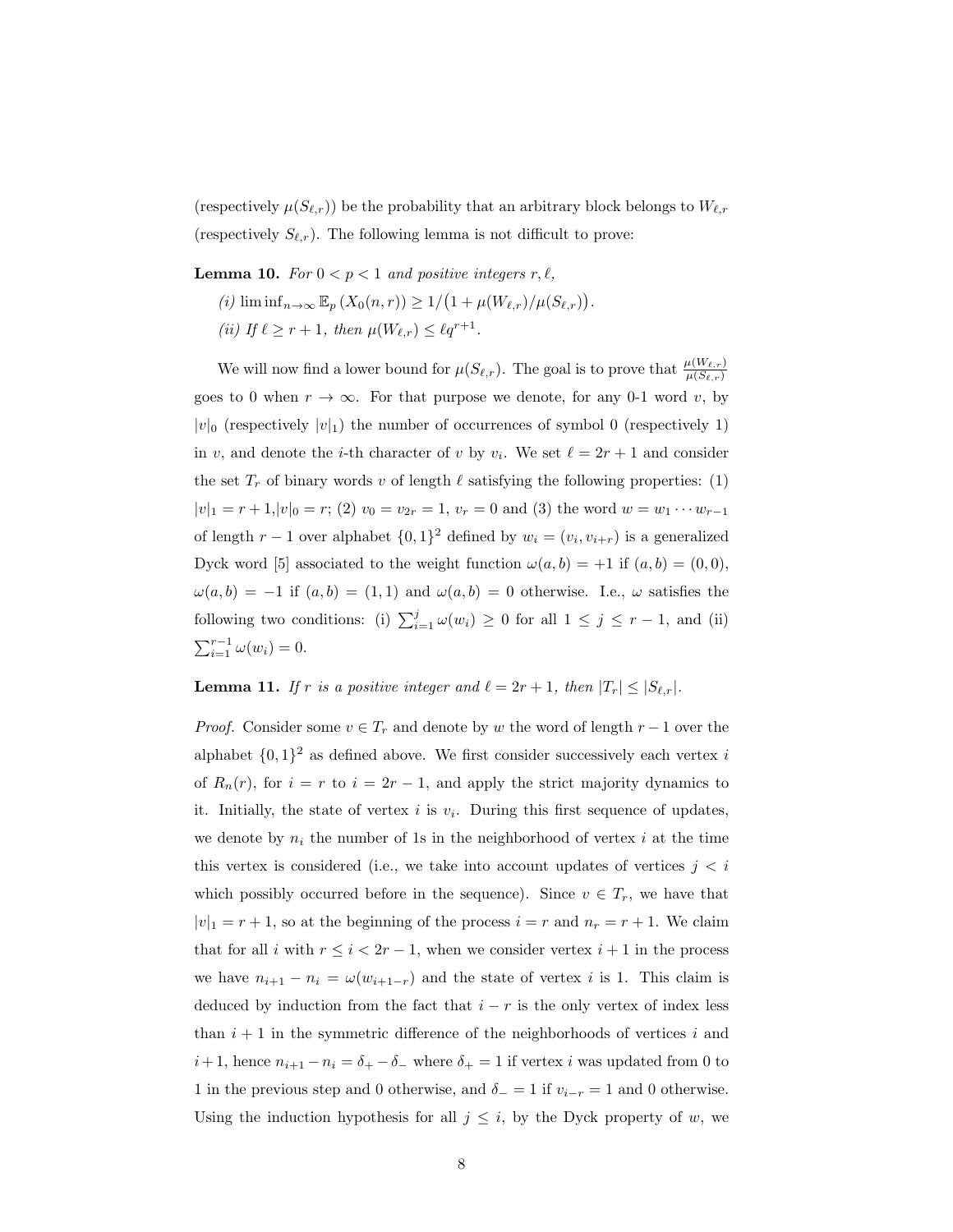have  $n_i = n_r + \sum_{j=1}^{i-r} \omega(w_j) \geq n_r = r + 1$ . Hence, if vertex *i* was 0 before being considered  $(v_i = 0)$ , it updates to 1 when considered. In any case vertex *i* is 1 once considered in the process. Moreover, we have  $\delta_+ = 1$  iff  $v_i = 0$  and we deduce that  $\delta_+ - \delta_- = \omega(w_{i+1-r})$ , thus establishing the claim.

Now, from the claim, we deduce that all vertices from  $i = r$  to  $i = 2r$  are active when the sequence of updates ends. Then, we consider a new sequence of updates from vertex  $i = r - 1$  to vertex  $i = 1$  (successively). Trivially, when vertex *i* is considered, its neighborhood contains at least  $r + 1$  active vertices (because the neighborhood of vertex *i* contains the active vertices 0 and vertices  $i + 1, \ldots, i + r$ . Hence, all vertices will be active at the end of this second sequence of updates. This completes the proof of the lemma.  $\Box$ 

**Theorem 12.** *If*  $p > 1/4$ *, then there is an*  $r_0 = r_0(p)$  *such that for all*  $r \ge r_0$ *we have:*  $\lim_{n\to\infty} \mathbb{E}_p(X_0(n,r)) = 1$ .

*Proof.* First, we claim that there is some positive rational function  $\phi(\cdot)$  such that  $|T_r| \ge \phi(r) \cdot 4^r$  for all *r*. To prove this, choose  $r = 4k + 1$  (this is without loss of generality since  $r \mapsto |T_r|$  is increasing). It is straightforward to associate injectively a word  $v \in T_r$  to any word *w* of length  $r - 1 = 4k$  over alphabet  $\{0,1\}^2$  which is a generalized Dyck word associated to the weight function  $\omega$ as defined before. To obtain a lower bound on the number of such generalized Dyck words, we consider the subset  $U_k$  of words  $w$  of length  $4k$  over the alphabet  $\{0, 1\}^2$  and such that  $|\{i : \omega(w_i) = +1\}| = |\{i : \omega(w_i) = -1\}| = k$  and  $|\{i : \omega(w_i) = 0\}| = 2k$ . The set  $U_k$  can be generated, up to a straightforward encoding, by considering classical Dyck words of length 2*k* (weights +1/*−*1) interleaved by binary words of size 2*k*. Therefore,  $|T_r| \ge D_{2k} \cdot \binom{4k}{2k} 2^{2k}$ . Using classical results about Catalan numbers and Stirling's formula, for some positive rational functions  $\phi_1$  and  $\phi_2$  we have  $|D_{2k}| \sim \phi_1(k) \cdot 4^k$  and  $\binom{4k}{2k} \sim \phi_2(k) \cdot 4^{2k}$ . It follows that there is some positive rational function  $\phi$  such that  $|T_r| \ge \phi(r) \cdot 4^r$ . This establishes the claim.

By Lemma 11, for some positive rational function  $\phi$  it holds that  $\mu(S_{\ell,r}) \geq$  $\phi(r) \cdot q^r p^{r+1} 4^r$ . By Lemma 10 (*ii*),  $\frac{\mu(W_{\ell,r})}{\mu(S_{\ell,r})}$  is asymptotically less than  $\Phi(r)$ .  $(4p)^{-r}$ , where  $\Phi(\cdot)$  is another positive rational function. If  $p > 1/4$  then  $\mu(W_{\ell,r})/\mu(S_{\ell,r})$  goes to 0 when  $r \to \infty$ . The theorem follows from Lemma 10 (*i*).  $\Box$